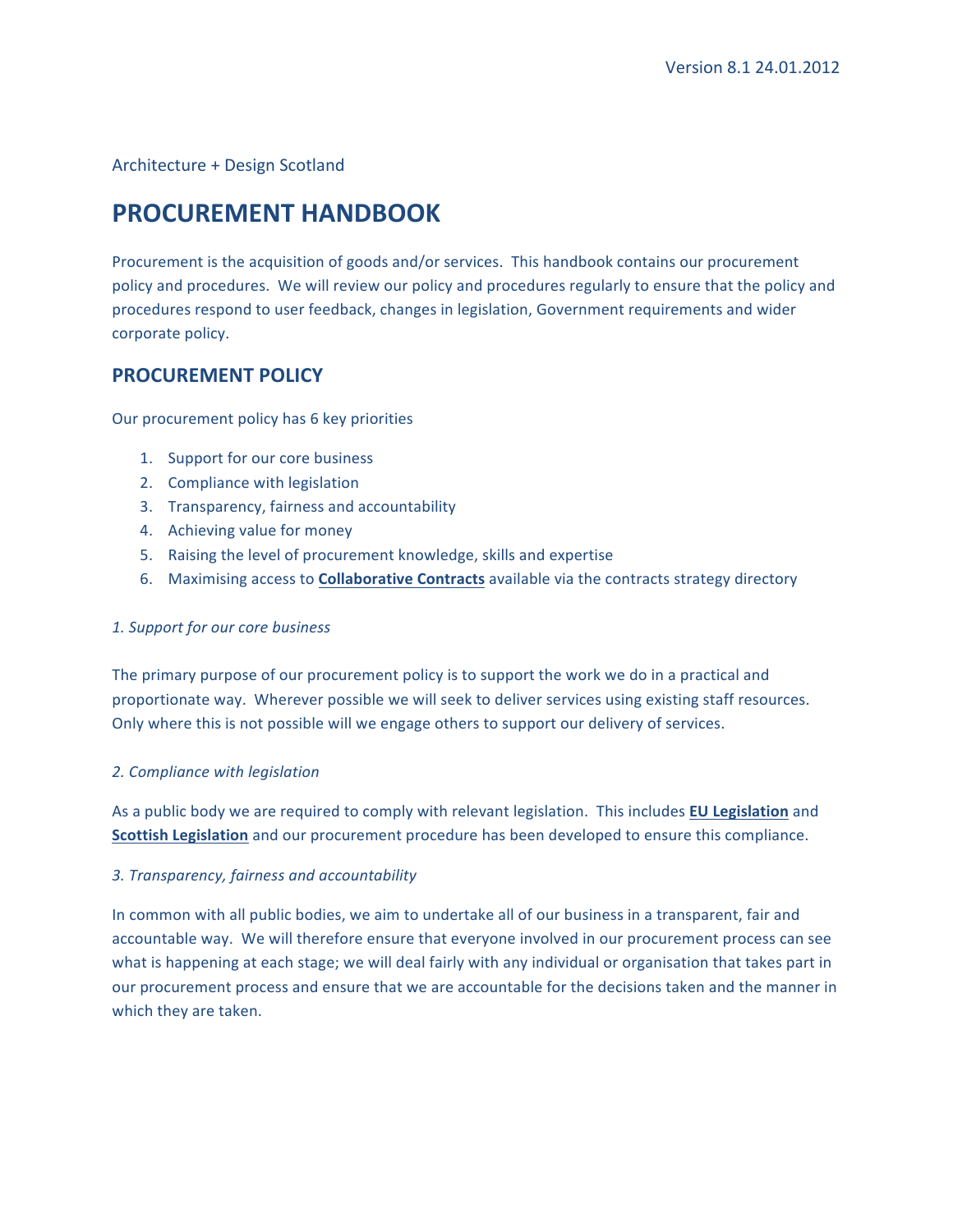# *4. Achieving value for money*

As a public body we have a duty to deliver high quality services that are value for money. This is based on an understanding of the quality and cost of the required goods or services and will normally be established through competition.

# *5. Raising the level of procurement knowledge, skills and expertise*

We will deliver training on this policy and procedure for all appropriate staff and will provide additional training for staff if required. Our staff should ensure they understand our procurement policy and procedures before embarking on any procurement related work.

#### *6. Maximising access to Collaborative Contracts available*

We will consider the use of Collaborative Contracts prior to engaging in our own procurements.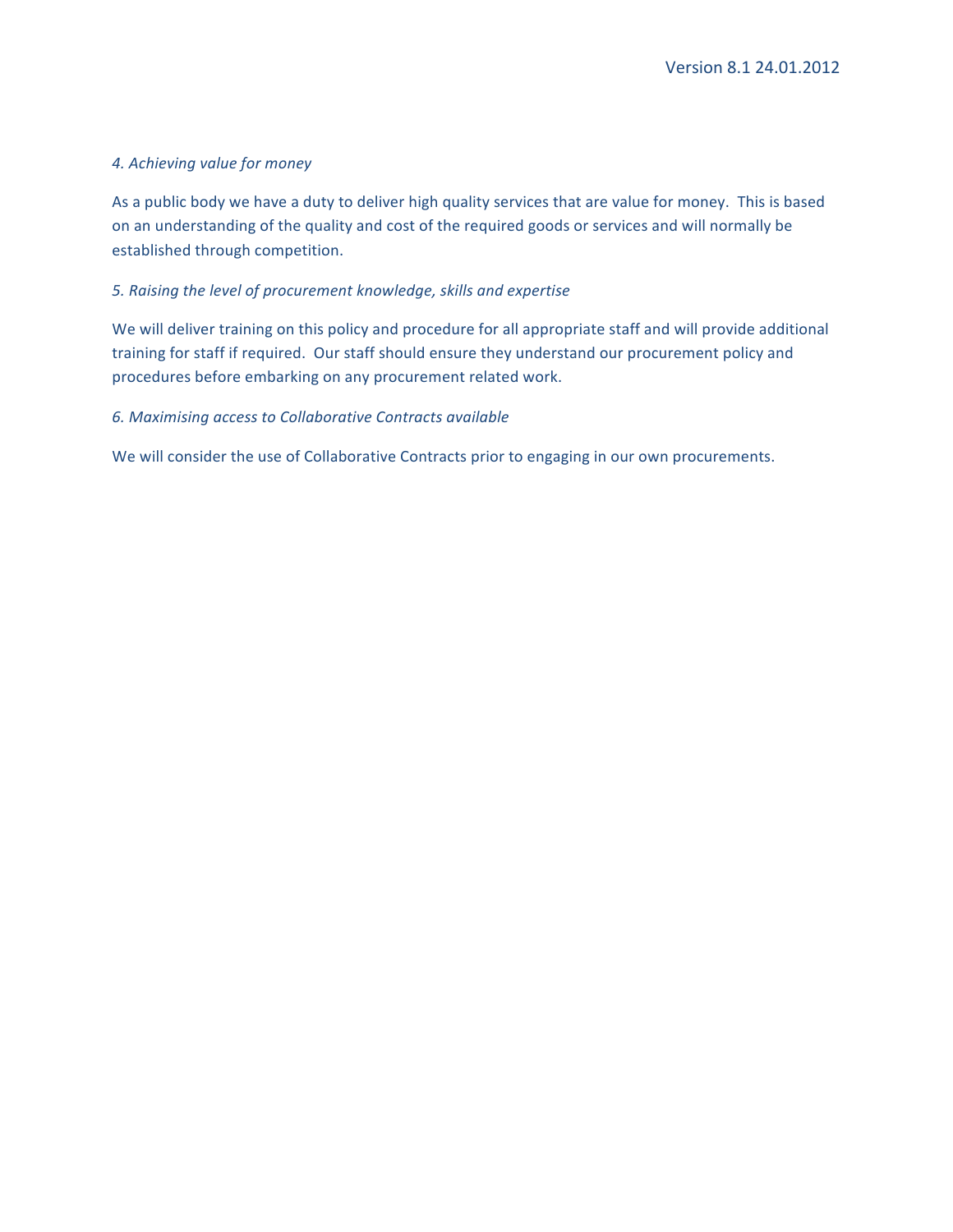# **PROCUREMENT PROCEDURES**

Our procedures set out how to procure goods and/or services relevant to our business. The procedures include the procurement thresholds we operate in relation to the procurement of goods and services; the approach to be followed for any given procurement; and the levels of delegated authority that apply. 

# **Before commencing procurement**

In all cases there must be some form of 'in principal' approval to spend, e.g. the expenditure is supporting a project within the Business Plan, there is a Project Plan agreed by the CEO, or there is other authority to use money for that purpose, such as within a Grant. If this is 'in principal' agreement is not in place, you cannot raise a Purchase Order to enter into a contract. Follow the link for more details on how to prepare a **project plan** ..\..\Project Management\Guidance

#### **Check if it exists elsewhere?**

You may be able to use an existing supplier to procure if we already have one (e.g. via a framework contract) who can provide what you're looking for so it's always worth checking first. You should therefore access the **Contracts Strategy Directory** prior to starting any procurement – this may save you time and money.

#### **GETTING STARTED**

# **The Level of Procurement**

Once you are ready to begin procurement, you need to decide on the route to take. In essence this is determined by the estimated price of the goods and/or services you intend to procure, though there are certain exceptions - see below. Costs estimates should be based on a professional assessment using methods such as: current market knowledge based on your professional experience, discussions with suppliers, web research for comparative goods and reference to recent contracts. Records of recent A+DS contracts are held in our **Contracts Register**. You can then select a route based on the spend **thresholds**.

As with any procurement framework, the higher the estimated spend, the more importance is attached to being able to demonstrate value for money via competitive pricing. In all cases, the **purchasing officer** and **authorising officer** are responsible for ensuring that a purchase represents good value for public money and for maintaining records to demonstrate this.

Where your estimated cost is close to the top of a threshold, it is best practice to adopt the requirements of the threshold above. This means that your project is protected if you under-estimate the costs of the goods or services, e.g. you estimate £45,000 but actually spend over £50,000 without going through a tender exercise and are subsequently challenged for this.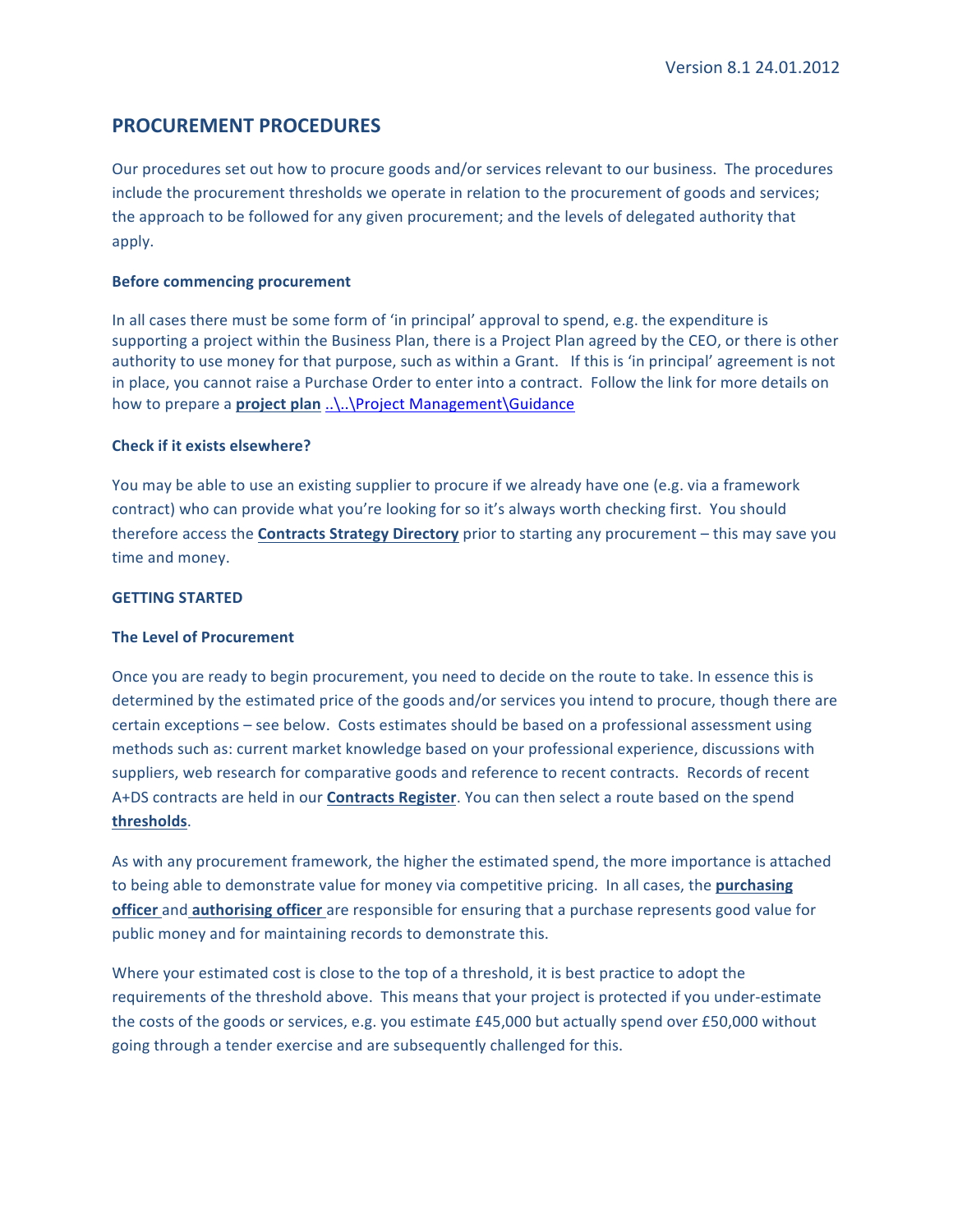# **A+DS Procurement Thresholds**

| $\mathbf{1}$   | £1-£1,999 | Purchases at this level can be made on the basis of   | \Proformas\Purchases                       |
|----------------|-----------|-------------------------------------------------------|--------------------------------------------|
|                |           | a single quote. It is advisable to keep a signed file | less than2k pro                            |
|                |           | note on why the supplier was chosen (any              | forma.docx                                 |
|                |           | alternates considered) and how it demonstrates        |                                            |
|                |           | best value. e.g. using a simple pro forma report      |                                            |
| $\overline{2}$ | £2,000-   | Purchases at this level should normally be made       | <b>Quick Quote</b>                         |
|                | £49,999   | via one of 2 options:                                 |                                            |
|                |           | 1. Seek at least 3 written quotes, e.g. via           | <b>Public Contracts</b><br><b>Scotland</b> |
|                |           | Quick Quote or directly, depending on                 |                                            |
|                |           | target market                                         | <b>Procurement</b>                         |
|                |           | Hold an open tender e.g. via the PCS<br>2.            | <b>Journey Route 1</b>                     |
|                |           | website                                               |                                            |
|                |           | The procedures to be followed for purchases at        | \Guidance\Quotes                           |
|                |           | this level can be found via the links provided, and   | for purchases                              |
|                |           | an overview is appended                               | between 2-49.docx                          |
| 3              | £50,000 - | Purchases at this level must be made following a      | <b>Procurement Journey</b>                 |
|                | £112,999  | tender undertaken in line with Scottish               | <b>Route 1</b>                             |
|                |           | Government best practice guidance. Further            |                                            |
|                |           | details on this can be found via the link provided.   | www.scotland.gov.uk/p                      |
|                |           |                                                       | ublications/2006/05/spd                    |
|                |           |                                                       | policymanual#a4                            |
| 4              | £113,000+ | <b>EU Procurement Rules</b>                           | http://www.scotland.go                     |
|                |           | Purchases at this level are subject to EU             | v.uk/Topics/Governmen                      |
|                |           | procurement rules and must be tendered                | t/Procurement/policy/E                     |
|                |           | accordingly. Further details on this route can be     | <b>UProcurement</b>                        |
|                |           | found at www.ojeu.eu                                  |                                            |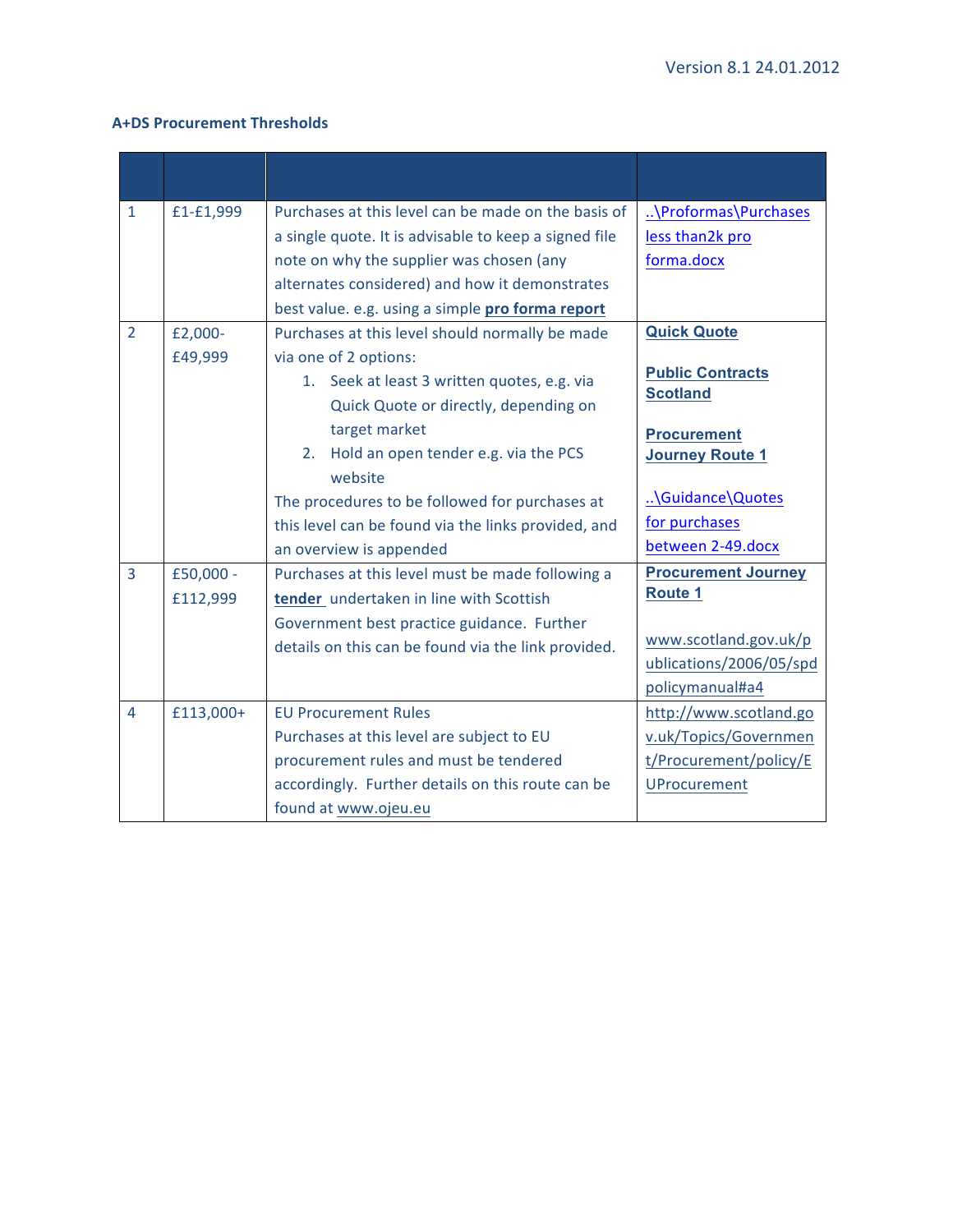#### **DELEGATION AND GOVERNANCE**

To ensure we have effective controls in our procurement framework, a scheme of delegation has been put in place. This sets out the level of expenditure that you are able to propose and/or sign off. By using a scheme of delegation we are able to ensure that decisions are taken at the most appropriate level based on their value. In any individual case, it is the responsibility of the officer to whom authority has been delegated to ensure that the most appropriate procedure is followed.

| Grade          | <b>Level of Expenditure</b> |
|----------------|-----------------------------|
| A <sub>3</sub> | Up to £1,000                |
| A <sub>4</sub> | Up to £2,000                |
| <b>B1</b>      | Up to £10,000               |
| <b>B2</b>      | Up to £15,000               |
| <b>B3</b>      | Up to £20,000               |
| C1             | Up to £50,000               |
| CEO            | No limit                    |

Proposing Officer: Our scheme of delegation for **proposing** expenditure of budgets is as follows:

Authorising Officer: Our scheme of delegation for **authorising** expenditure of budgets is as follows.

| A3, A4, B1   |               |
|--------------|---------------|
| <b>B2</b>    | Up to £2,000  |
| <b>B3</b>    | Up to £5,000  |
| C1           | Up to £10,000 |
| <b>CEO</b>   | Up to £50,000 |
| <b>Board</b> | >E50,000      |

Before issuing a brief to suppliers and before notifying suppliers of the outcome of a procurement exercise, authorisation must be sought and obtained from an appropriate officer as set out above; the proposing officer and/or authorising officer having budgetary responsibility for the programme/cost centre from which the expenditure is proposed.

#### **NON-COMPETITIVE ACTION (NCA)**

There will be occasions when it is appropriate to obtain goods and/or services without a competitive process. Whenever you propose to select a supplier for a contract valued at £2k+ without any form of competition, a clear justification must always be made and approved by the CEO in advance. At present, the CEO is able to sign off NCA up to  $£10k$  in value. For values higher than this we would require authority from the Board.

The Scottish Government accepts NCA as being appropriate where there are insufficient grounds for competition. However, NCA should only granted in exceptional circumstances as without competition it is difficult to achieve value for money and difficult to demonstrate that the procurement process is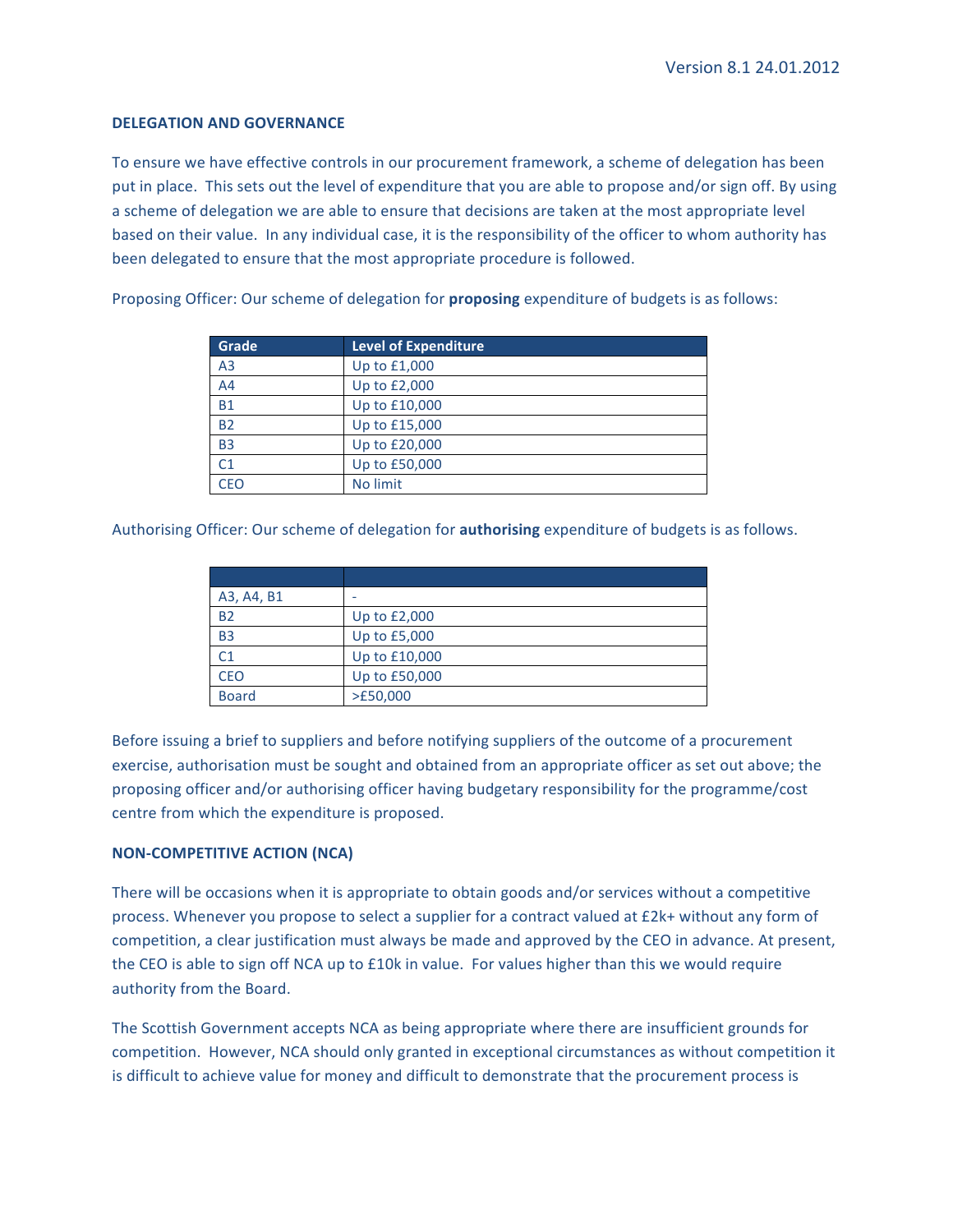robust. Here is the link to the **Scottish Government Procurement Policy re Non Competitive Action** which provides more background.

If you decide to go down this route then you must explain why either in the project plan (which establishes the project) or in a subsequent sourcing note, stating the reasons for not going out to tender to allow the CEO to understand the risks and issues involved. Issues that may be relevant include:

Competition would be costly relative to the value of the contract. There is only one supplier for this type of service or goods.

Timescales are not an acceptable reason to use this route.

The CEO must then approve or decline the request before you can proceed. Thereafter it remains your responsibility to ensure that VFM is achieved i.e. this approach should be used legitimately and not to avoid competition obligations.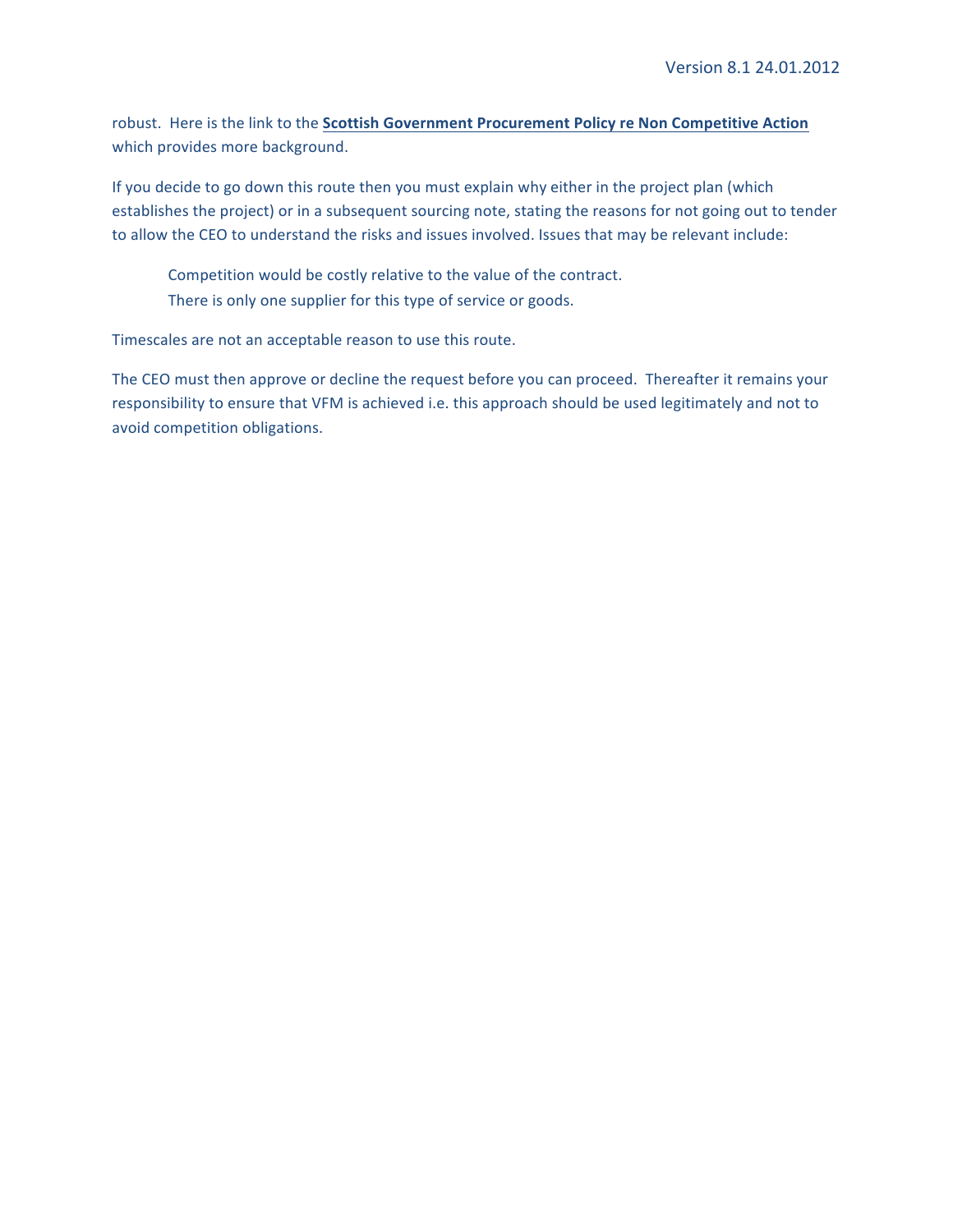#### **UNDERSTANDING REQUIREMENTS**

There are several things to be aware of as you begin procurement

#### **Brief**

A clear brief should always form the basis of any procurement exercise (examples). This should explain to the bidders/suppliers what you want them to provide in as much detail as is appropriate. The brief should normally be prepared and checked by a team of at least 2 people, at least one of whom has the authority to authorise the expenditure. Where the risks around the purchase are enhanced such as by the unusual nature of the purchase or the scope of the work being complex, it is advisable to have the brief sanity checked by someone outside the project team and/or of a more senior grade.

#### **Repeat work**

Where there is a need to use a supplier for a series of related purchases the supplier should normally be appointed on the basis of a procurement route that reflects the total estimated value of the purchases. Typically this should be done as a single contract for which one purchase order can be raised and goods/services then ordered and paid for as required.

#### **Contract**

Before appointing a supplier you will need to prepare a contract to use. For the majority of purchases, including consultant appointments, the contract will be formed by the issue of:

A Purchase Order including a description of the works or  $-$  for more complex works - referring directly to a written brief. The brief may be appended for clarity. An appended copy of our Standard Terms and Conditions (as published on our website).

Only on projects of a high value (over  $E20k$ ) or significant complexity will a contract normally be necessary. In such cases advise should be sought from the CEO on the nature of the contract to be used. The Government **standard forms of contract** which should form the basis of any such contracts can be accessed here. 

#### **Quality Based Selection**

On occasion, it may be appropriate to advertise on a fixed fee basis. This may occur where you are looking to suppliers to make their best offer in terms of quality, volume etc. If using this route, approval must be sought and confirmed in advance by the authorising officer.

#### **Framework Agreements**

Where there is the likelihood of repeat but unrelated purchases of similar types of goods or services e.g. legal advice, printing or graphic design, we can set up a call-off contract with one or more supplier. These are done through a **periodic tender exercise** and based on an hourly/daily rate. Follow the links provided for more details on how to do this.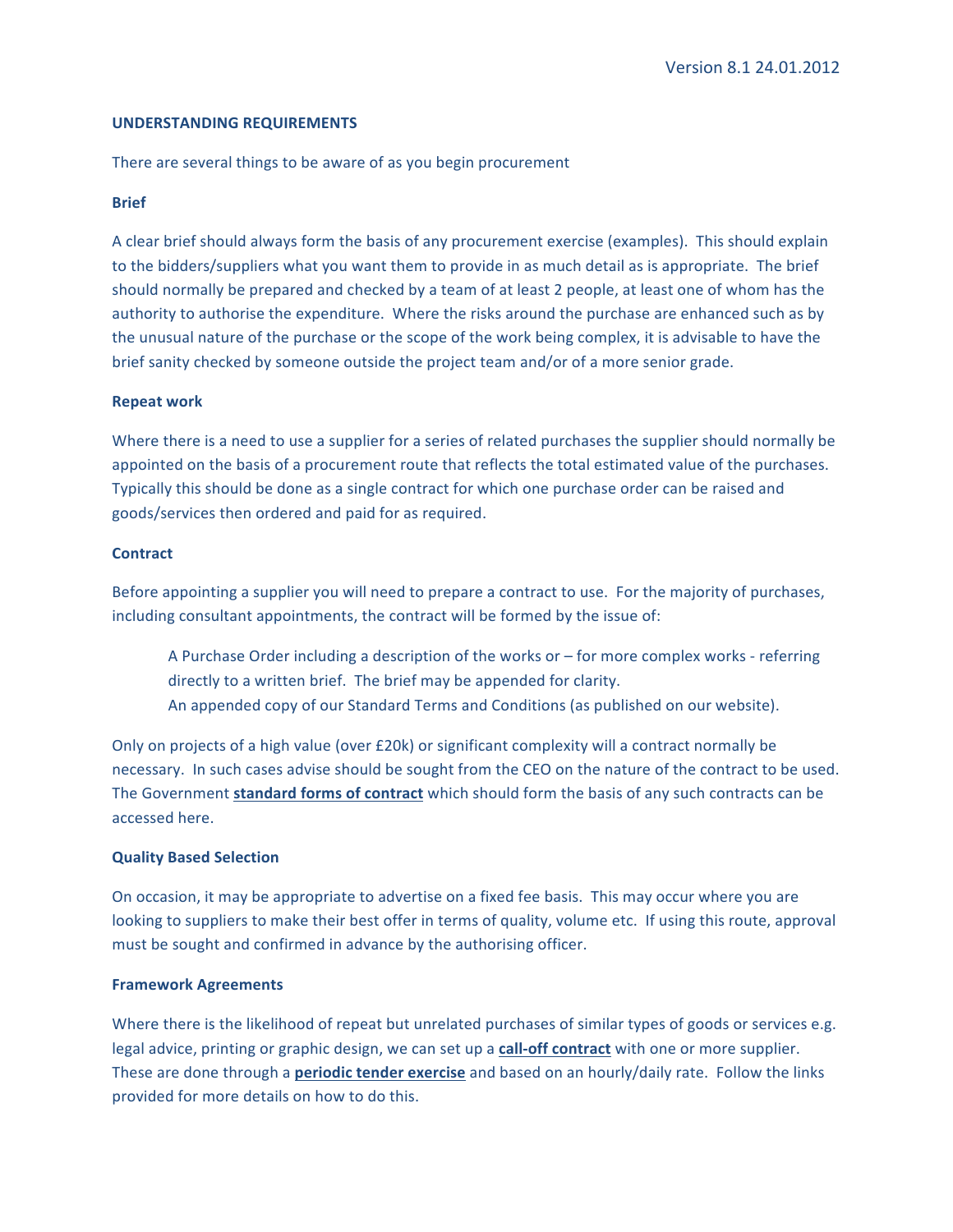# **Quality v Cost (Best Value)**

In any decision on purchasing goods and services, it is important to consider the relative importance of quality and cost. This should be done before commencing procurement to ensure it forms part of the submission and assessment process. For some contracts it may be appropriate to weight the decision more heavily on quality while for others a decision will be based more on price - the decision is ultimately one for you to make in discussion with colleagues. Where you are unsure how to proceed you should seek advice.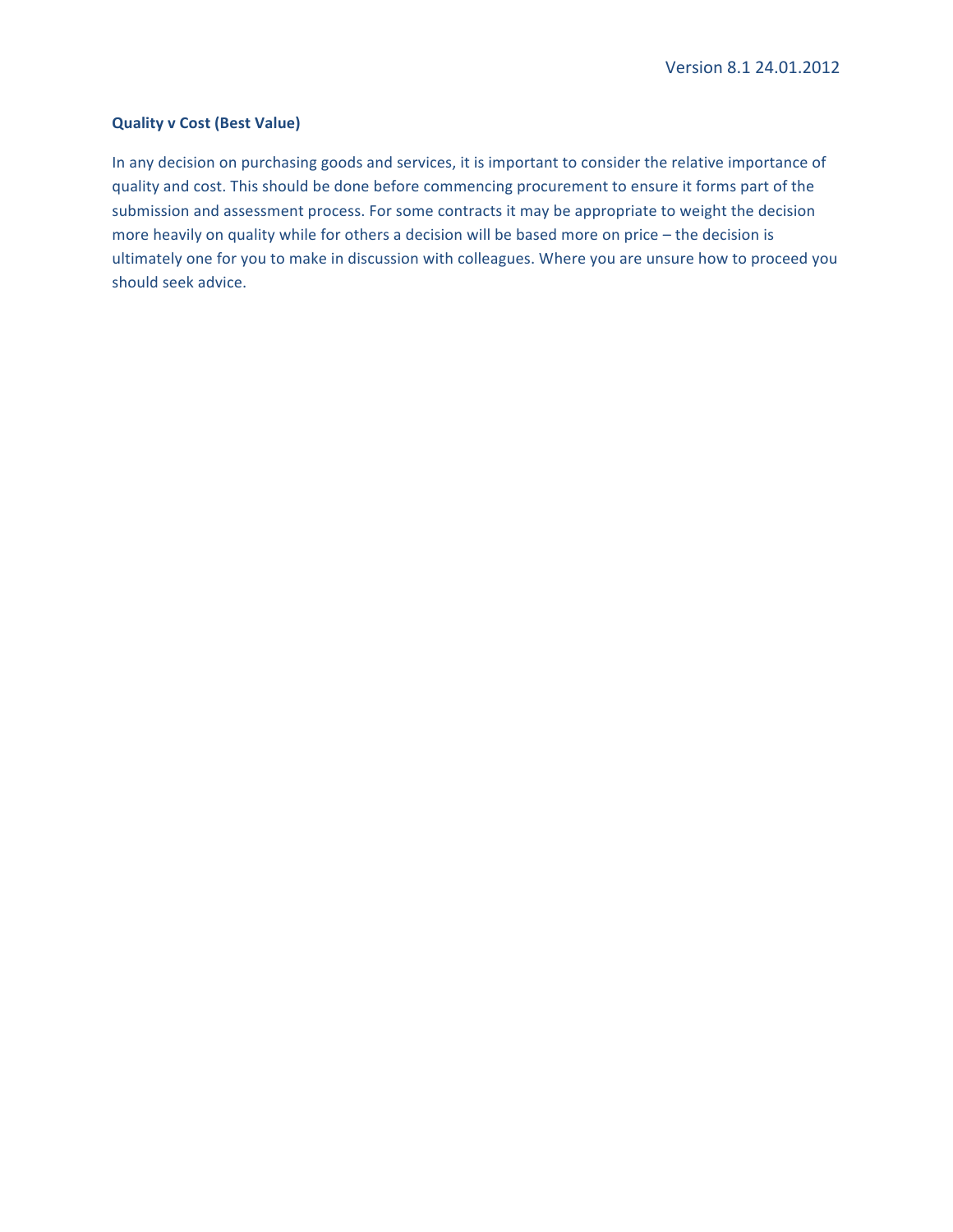#### **THE BID PROCESS (for all competitive action above £2k)**

#### **Approaching bidders**

Once agreement has been reached on the scope of the goods/works to be procured, you are ready to approach bidders explaining what you want from them. The nature of the approach depends very much on the value and complexity of the work, and the best means of reaching the target market, but each bidder should be given

a clear brief setting out what we want the supplier to do the terms and conditions relating to the appointment so that this can be considered in their response, including any additional terms, such as Disclosure Scotland checks or enhanced PII levels. These must be notified to bidders at the beginning of the bidding process and included in the documents issued with the Purchase Order to ensure they form part of the contract. a clear note explaining how their bid will be assessed including criteria and weighting. a clear instruction explaining how to submit queries during the bidding period and when/how to submit their response.

Example briefing and bid documents can be accessed here.. **\Guidance \Route 1 Brief Document.doc** .

#### **Dealing with queries**

Once you have issued a brief to potential suppliers, you may receive queries from one or more of them. Where you provide an answer that amends or clarifies the information issued to bidders it is important that this answer is shared with others who have expressed an interested in bidding for the work. The various routes on the PCS web-site provide mechanisms to help with this.

#### **Receipt of responses**

Depending on your chosen method, responses to any brief should be submitted via PCS website (if using QuickQuote or related route) or to contracts@ads.org.uk by a pre-agreed time & date. The responses received at the closing date will be receipted and acknowledged by CST before being forwarded to the relevant project manager/team for evaluation.

#### **Evaluating responses**

Once you have received responses from potential suppliers you can evaluate these against the preagreed criteria and prepare a report setting out the results of this evaluation. It will usually be appropriate to set up a small team to undertake the evaluation, a minimum of 2 staff members should be involved in any assessment, including one of sufficient grade to authorise the expenditure. Where the risks around the appointment are enhanced, such as in cases of very close competition, by the unusual nature of the purchase, high value of contract or any potential/perceived conflicts of interest, then it is advisable to have the assessment sanity checked by someone outside the process and/or of a more senior grade.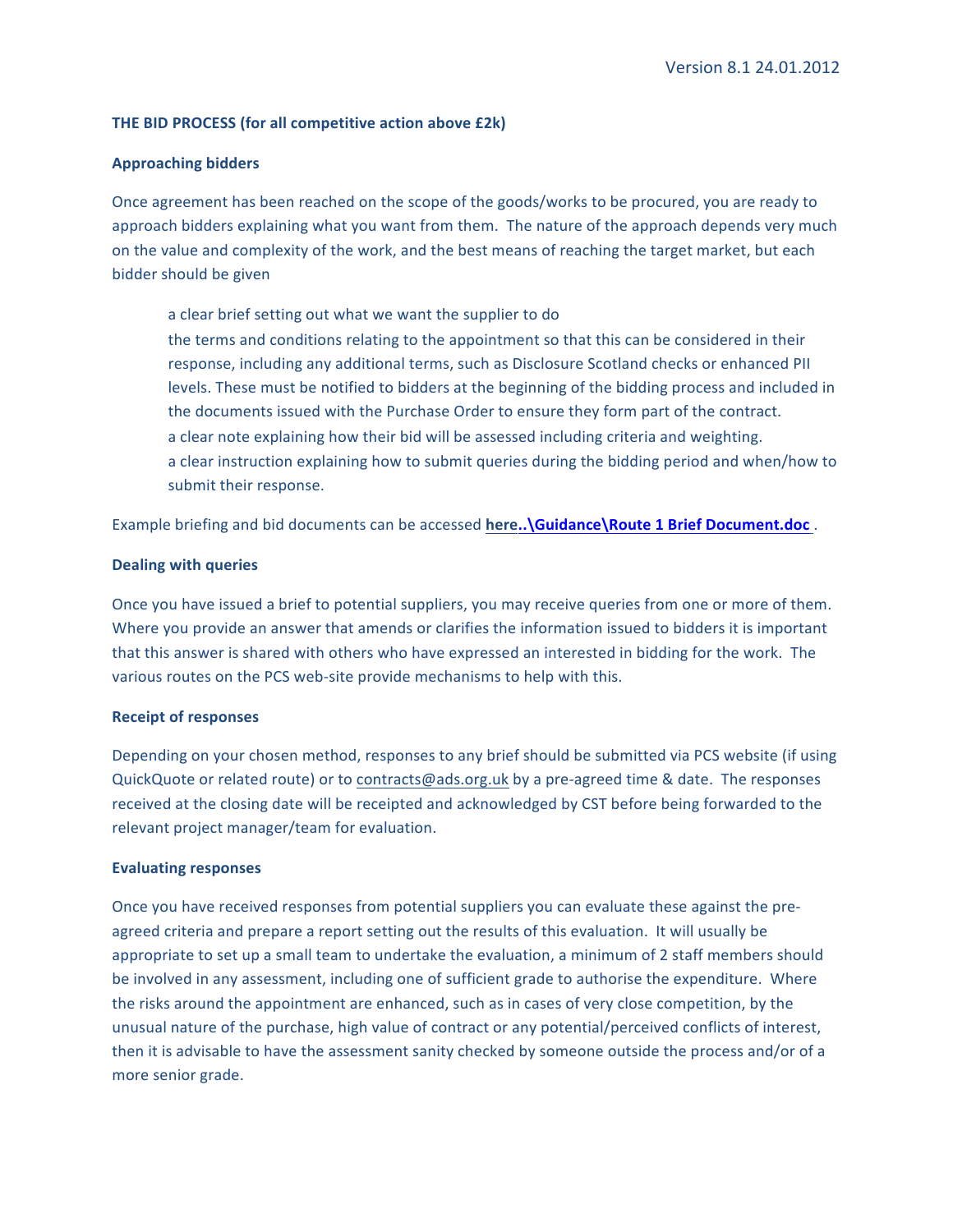If the goods/services (once combined with any other costs associated with the project) cannot be procured within the budget established in the 'in principal' authority to spend, you may not  $$ **irrespective of your delegated authority** – continue to appoint the supplier without obtaining the explicit agreement of the budget holder from whom the additional expenditure is to be found.

The basis of the decision should be recorded and kept on file e.g. in a 'sourcing note'.

#### **Standstill period**

Before the supplier is formally appointed, you should advise all the potential suppliers of your decision and allow ten calendar days for them to challenge your decision. This protects you against subsequent challenge which could delay the project.

During this time, Project Teams should provide feedback to unsuccessful bidders, explaining how they arrived at their decision. This should be done promptly and can involve phone-call, letter or email as appropriate. You can tell an unsuccessful bidder their score, ranking and what they were weak on, who else was in the running and who was successful. You cannot tell them what other bidders priced but can tell them how other bidders scored. If the preferred supplier is new, the supplier set-up can be carried out during this time.

Any requires by bidders for clarification or additional information during this period should be directed to experienced staff. Any note of challenge to the contract award must be notified to the management team immediately.

#### **Awarding a contract**

Once you are satisfied that the basis of the award is sound, the PO request can be prepared and sent to the CST who will issue the PO together with appropriate terms and conditions and any appendices you request. This issue forms the contract for the purchase.

#### **Management of a contract**

You should ensure that provision is made for managing the contract effectively. This may include handling amendments and other variations once the contract is in place, payments stages, documentation and closure. Guidance on these issues is available here ..\..\Project Management\Guidance.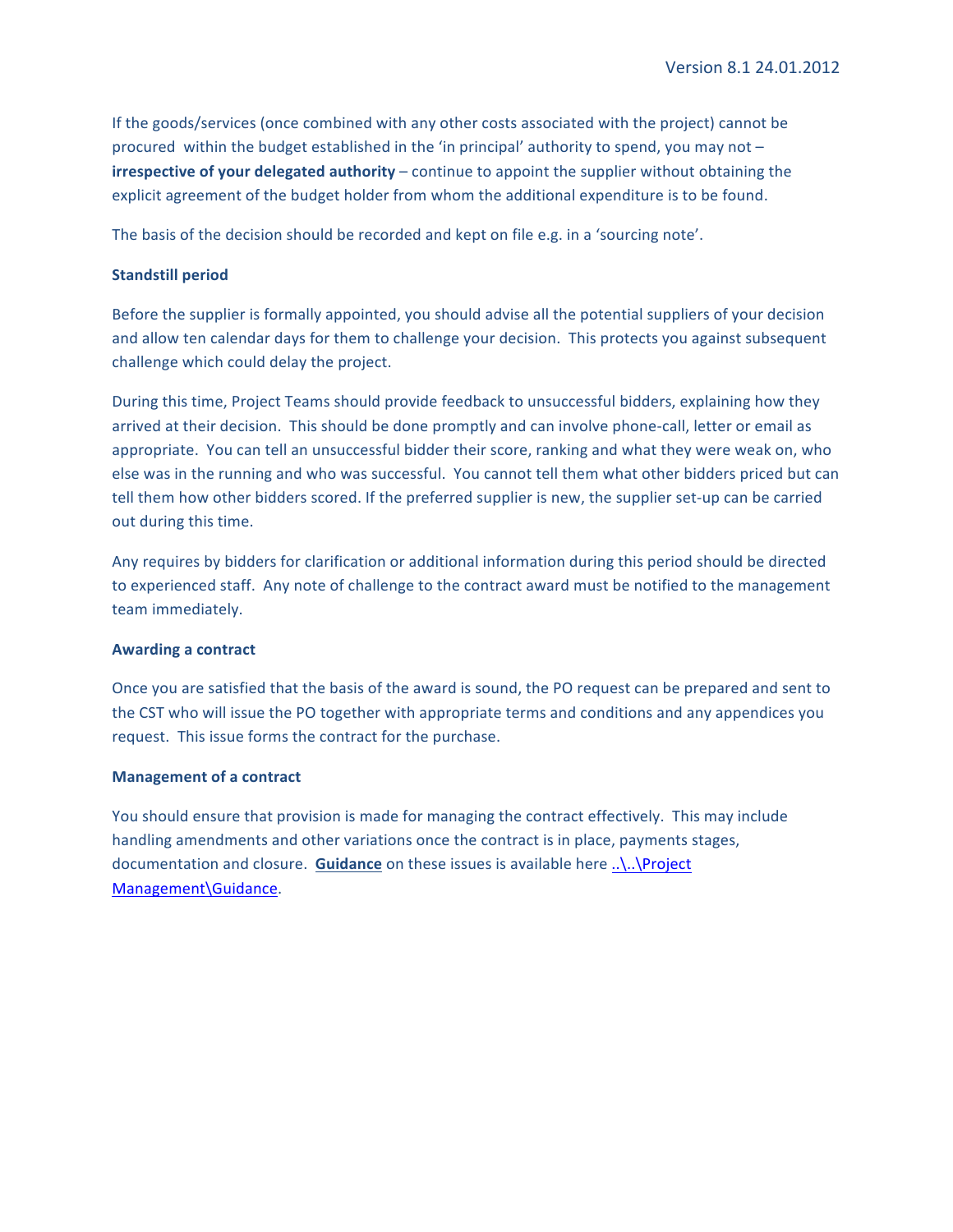#### **APPENDIX 1: PROCESS FLOW FOR APPOINTMENTS/PURCHASES IN £2-50K RANGE**



# *APPROACH TO MARKET*

All of the above must be finalised prior to bids being sought. Bidders must be provided with: a description of the works, a note of T&C's that apply (link to web-published is fine) and, where the appointment is competitive (including QBS), a clear understanding of the basis of assessment.